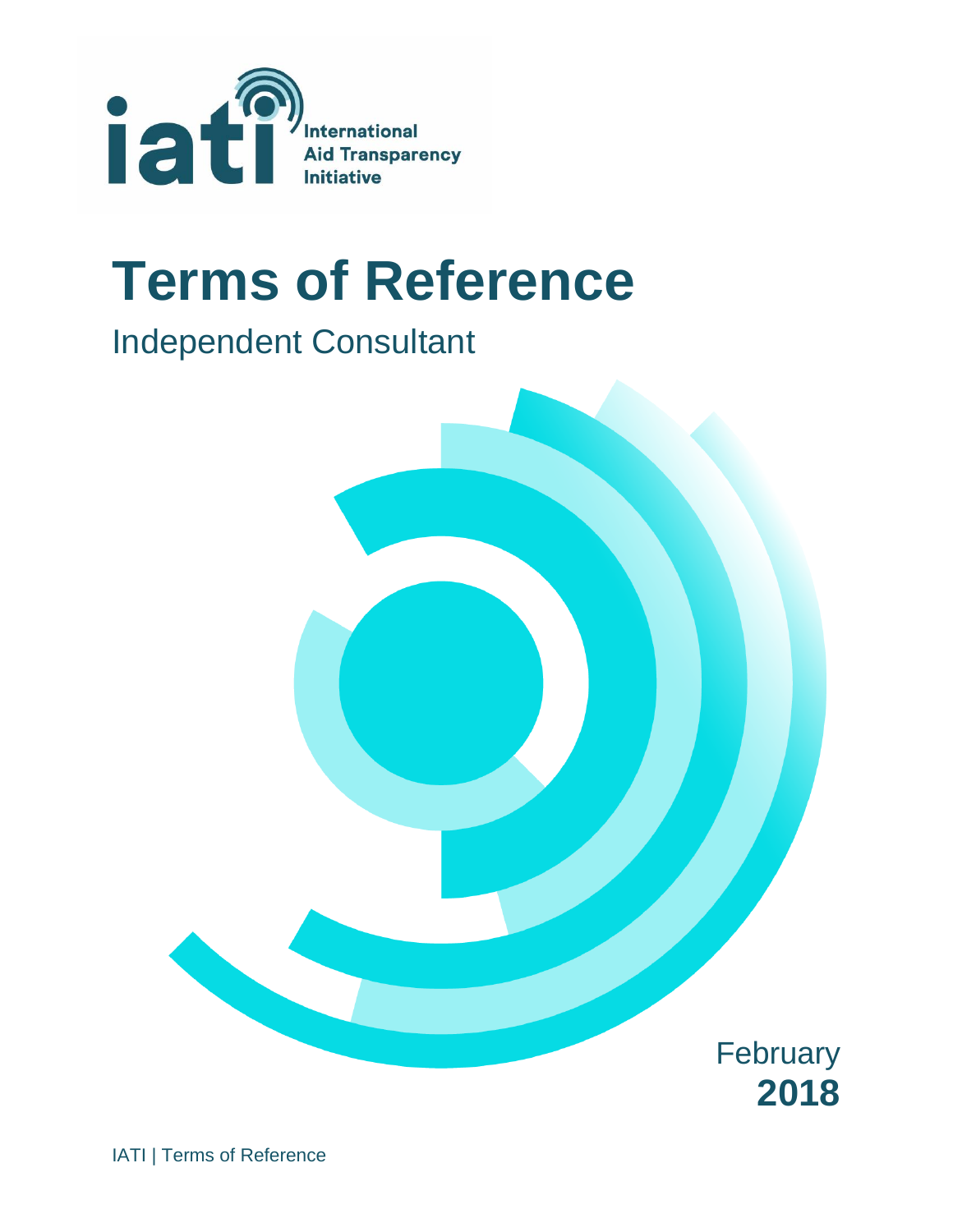

#### **Purpose of work**

The International Aid Transparency Initiative (IATI) works to ensure that transparent, good quality information on development resources is available and used to help achieve sustainable development. The IATI community is a vibrant, diverse mixture of data publishers and users, advocates for transparency, technical specialists and general open data enthusiasts from all over the world and all kinds of organisations, working together to publish and improve the quality and support the use of IATI data.

The IATI vision is for "Transparent, good quality information on development resources and results is available and used by all stakeholder groups to help achieve sustainable development outcomes". To realize this vision, the IATI mission is as follows: "The IATI community works together to 1) ensure transparency of data on development resources and results; 2) ensure the quality of IATI data is continually improved and responds to the needs of all stakeholders and 3) facilitate access to effective tools and support so that IATI data contributes to the achievement of sustainable development outcomes".

Since 2013, IATI has been hosted by a consortium, the IATI Secretariat, coordinated by UNDP and comprised of UNOPS, Development Initiatives, and the governments of Ghana and Sweden. In 2015, an [independent evaluation](http://www.aidtransparency.net/governance/evaluation) of IATI recommended a review of long-term institutional arrangements for IATI to support IATI's renewed vision and strengthen its sustainability. In 2016 the Members' Assembly mandated that the Governing Board develop recommendations for long-term institutional arrangements. Additionally, they recommended that these changes occur during a two-year extension of the current arrangements and that this transitional period end by August 2018.

With the direction of the Members' Assembly, the Governing Board commissioned a study on IATI's institutional arrangements, including its governance structures, membership and funding. The [consultants' report](https://www.aidtransparency.net/wp-content/uploads/2017/09/Recommendations-for-the-long-term-institutional-arrangements-for-the-International-Aid-Transparency-Initiative-August-2017.pdf) postulated that the core functions<sup>1</sup> of the IATI Secretariat should be retained irrespective of the future organization of the initiative. The Board presented a summary review of four

 $\overline{a}$ <sup>1</sup> Core functions of the IATI Secretariat include: a) Overall management of IATI, including implementation of the annual workplan; b) Financial management, including the collection of contributions and all disbursements and safeguarding the integrity of funds; c) Technical development and support, including IATI Standard maintenance and upgrades, support to partner countries, members and others; d) Communications and outreach, including improving and maintaining the website, TAG newsletter, etc.; e) Supporting the board and Assembly, including Members' Assembly and Board meetings and advising the board on strategic planning, including the development and implementation of the annual workplan and fostering a strategic vision for the initiative.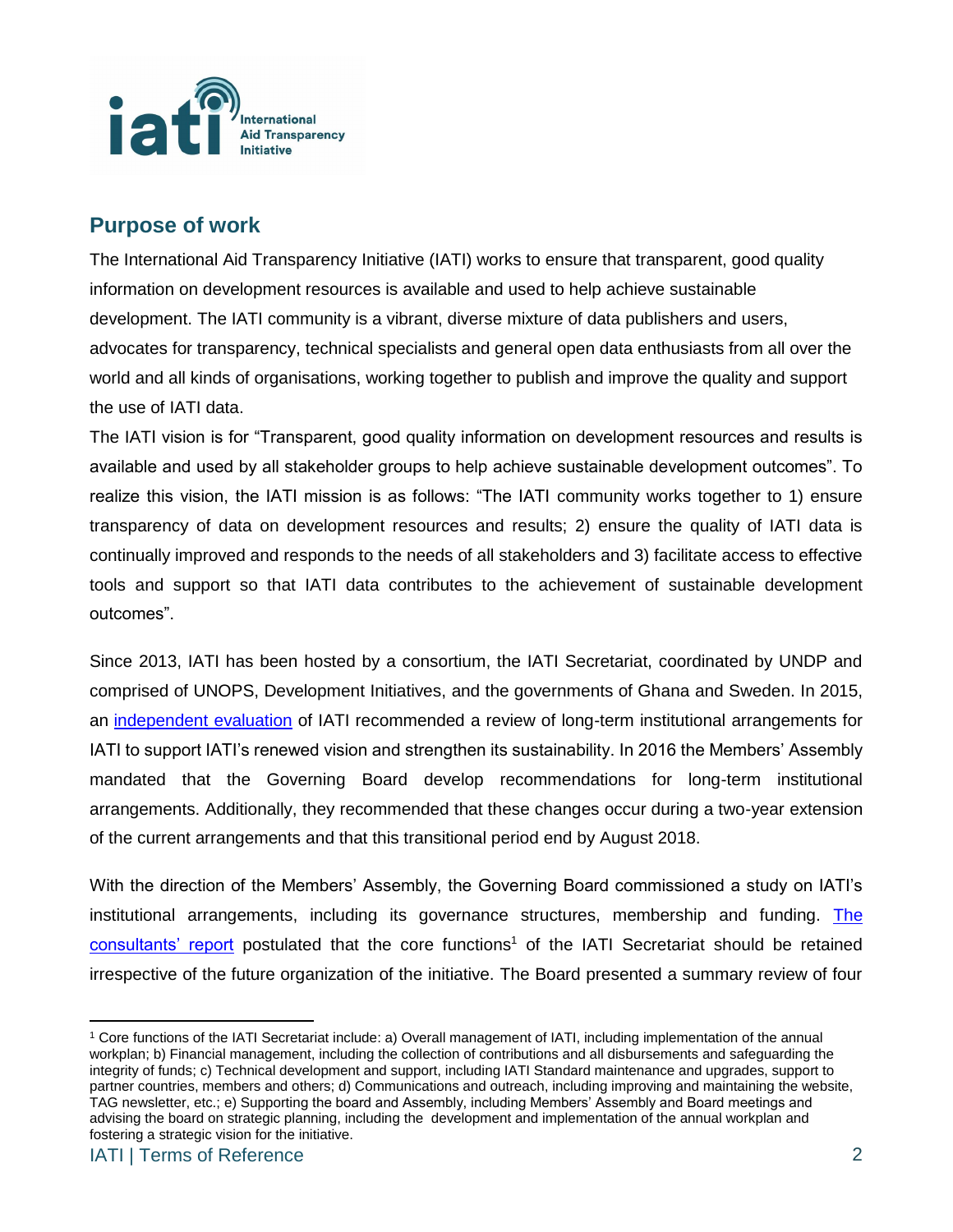

potential models for a new secretariat headed by an Executive Director, as well as a range of recommendations on other related issues (including legal status, funding structure, Board structure) and a high-level transition plan for the new arrangements. The four potential models are:

- **1.** Hosted Secretariat in single large, international institution;
- **2.** Hosted Secretariat in smaller or less-political organization for greater independence;
- **3.** Standalone, independent Secretariat incorporated as a new legal entity;
- **4.** Independent Secretariat supported by shared service platform;

The Governing Board took into account the consultants' findings and recommendations, along with the suggestions of IATI members, and presented the key factors to be taken into consideration in making a decision on the future secretariat arrangements at the 2017 Members' Assembly.

The Governing Board reached consensus on some of the consultants' recommendations, but felt that it could not present clear recommendations to members on a number of interrelated issues, including the secretariat's structure, leadership, legal status and location, the Governing Board's structure and working methods, and the funding structure.

Plenary discussions at the Members' Assembly revealed support from several members for the consultants' positions regarding the future secretariat's structure and leadership. But these discussions also revealed concerns about the potential costs and legal implications of the proposed options, and potential loss of legitimacy of an independent secretariat. These discussions confirmed that additional information and analysis was necessary to achieve consensus. The Members' Assembly mandated an independent Working Group (WG) to prepare a report assessing the options presented by the consultants based on the proposals outlined in the Governing Board's paper and the principles agreed to at the assembly. The current secretariat arrangements were extended for one year, to enable this assessment and the transition to new arrangements and is expected to start from August 2018 and be completed by August 2019.

### **Objectives**

The overall objective of the consultancy is to gather and analyze additional information to provide a clear recommendation on future institutional arrangements for IATI and a transition plan. The Working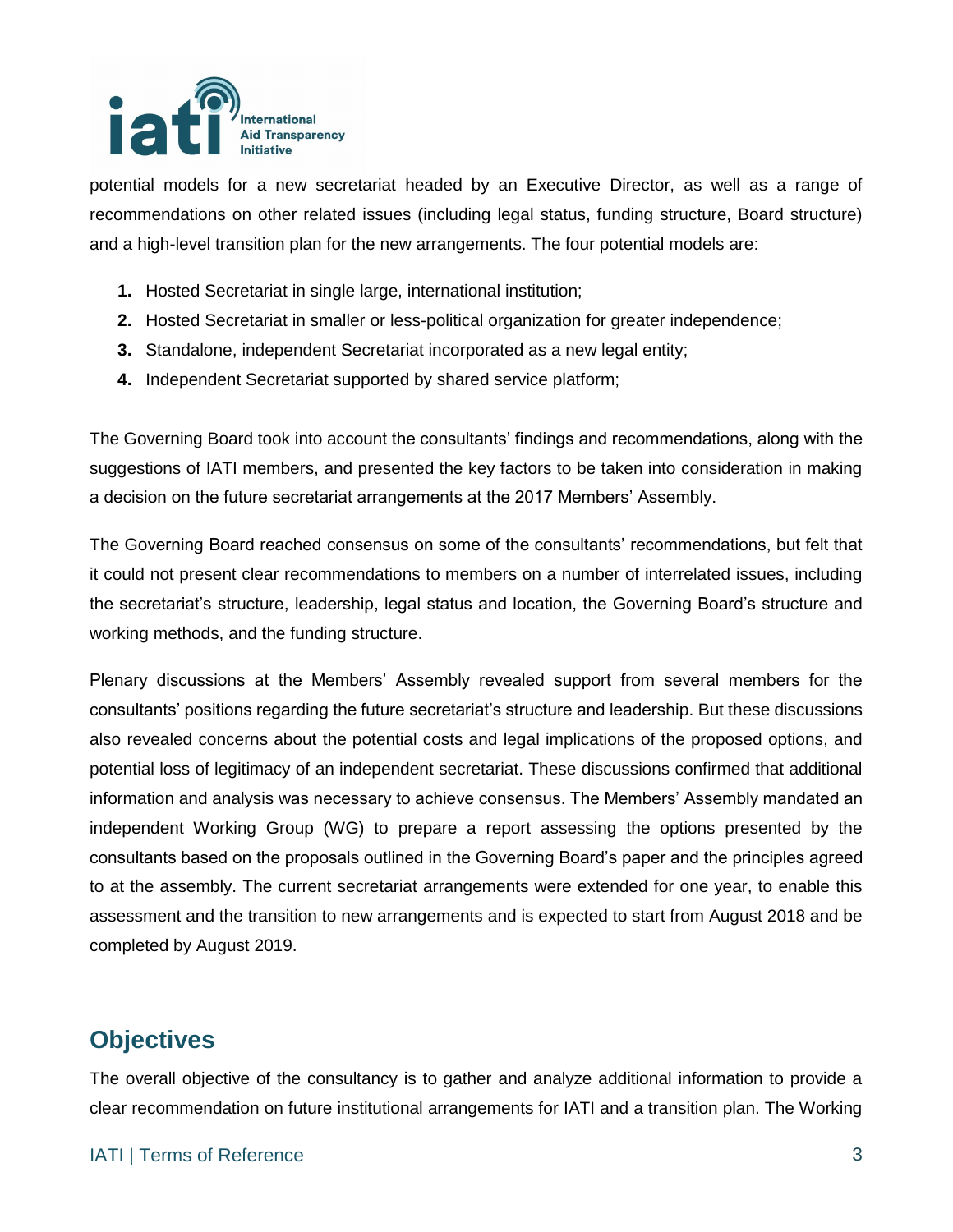

Group will review and prepare this plan which then will be proposed to the Governing Board and thereafter the 2018 Member's Assembly. This Consultant will analyze the roles and functions performed by the Secretariat, and propose how these roles could either be fulfilled or devolved under different institutional arrangements. Such an analysis will include implications of various options outlined in previous assessments.

The core functions of the Secretariat are such:

- Management of IATI, including financial management
- Support to the Governing Body and Members Assembly
- Communication and Outreach
- Technical development of the IATI standard and support to data producers as well as users.

More specifically, the Consultant will analyze in depth, both the previously-identified and any other viable options of meeting the secretariat functions. The analysis should focus on the benefits, valuefor-money, political and reputational risks, financial and legal implications, ability to deliver on IATI's mission, and trade-offs associated with each of these options for the future hosting arrangements.

This analysis will inform the Working Group's report and recommendations to be made in the next Members Assembly meeting in June 2018 on the following:

- The best model for meeting the functions of the IATI secretariat;
- The best option for the legal status of IATI
- The implications for Governing Board arrangements (in terms of size, membership, voting procedures) to support the secretariat function;
- The implications for financial contributions and sustainability of the secretariat function
- The process of establishing the executive leadership of the secretariat;
- The best geographic location of the secretariat;
- The transition process

This analysis of different options will be guided by IATI's vision, mission and the principles agreed to at the Members' Assembly as follows: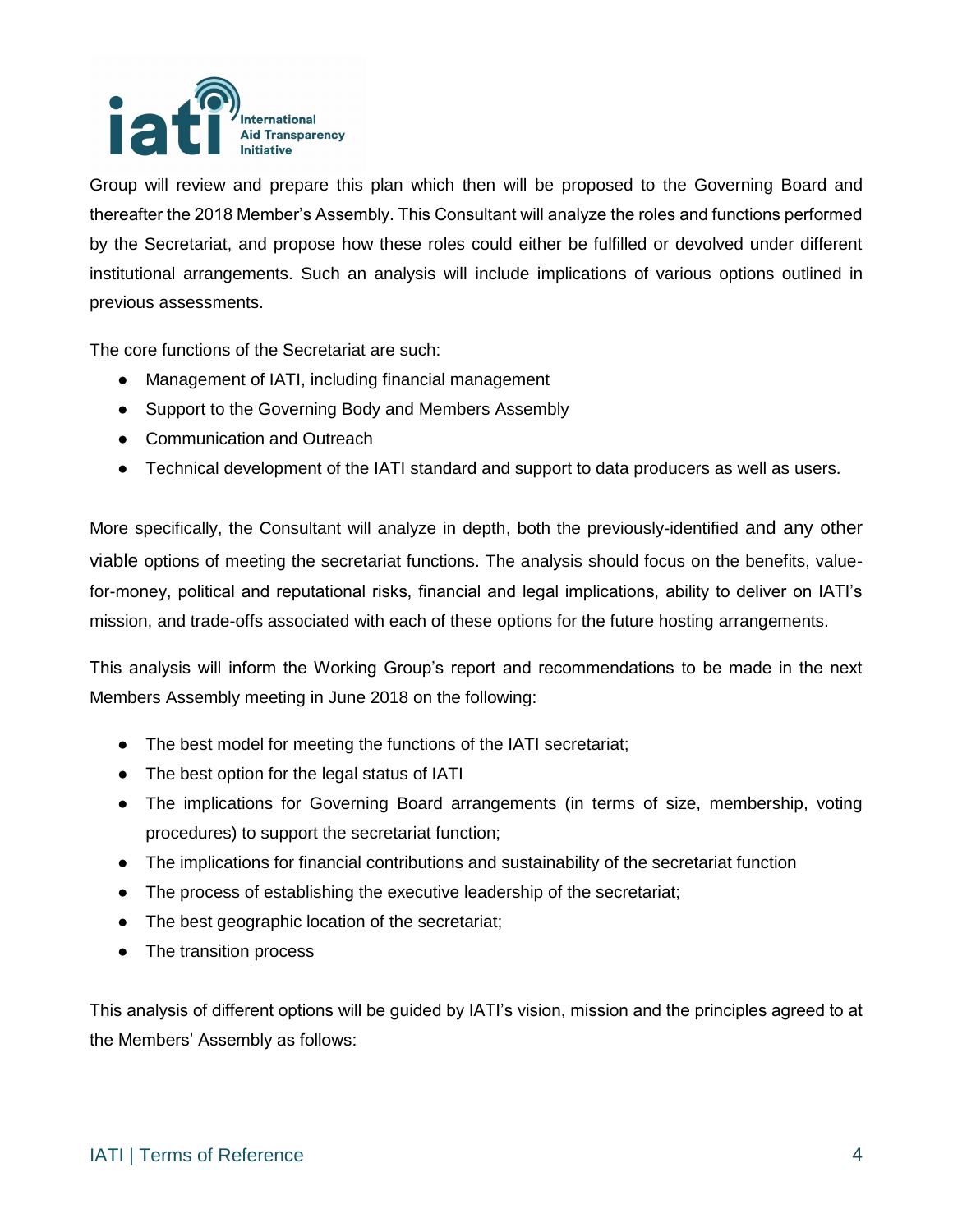

- **Legitimate**. IATI is a multi-stakeholder initiative, which derives its legitimacy from the commitment of all its members and the value of the data it produces. Its legitimacy is enhanced by its role in global processes and the United Nations system.
- **Accountable**. IATI's Governing Board needs to be accountable to its members, and IATI's Secretariat needs to be accountable to the Governing Board. This accountability should be facilitated by clear lines of reporting and responsibility, including the appointment of an Executive Director.
- **Useful**. IATI is not interested in transparency or standardization for its own sake. The Board believes that IATI's value is primarily derived from the use of the data it produces and recognizes that this may require making a priority of particular use cases.
- **Sustainable**. IATI's funding model needs to be adequate to the task, and scale with the number of members and the demands placed on the Secretariat. IATI membership should be structured to encourage participation, and IATI data should be free to use and re-use.

At the same time, the Consultant will need to undertake a range of fact-finding work, testing the scenarios using real world examples to ensure accurate estimation of the practical realities and implications of the different models.

In conducting this assessment, the Consultant will also want to consider relevant background information:

- $\circ$  Guidance document developed by the Working group on discussions and questions related to the institutional arrangement identified by the IATI community (to be shared with the Consultant after contracting);
- $\circ$  Raw data from interviews undertaken and the report prepared by the previous consultant;
- o Institutional arrangements of similar multi-stakeholder initiatives;
- $\circ$  The analysis and factors presented in the Governing Board paper (these factors being: costs; predictability and stability of funding; financial management; legal status, role of IATI; agility and innovation);
- o The principles agreed to at the Members' Assembly (as outlined above);

#### IATI | Terms of Reference 5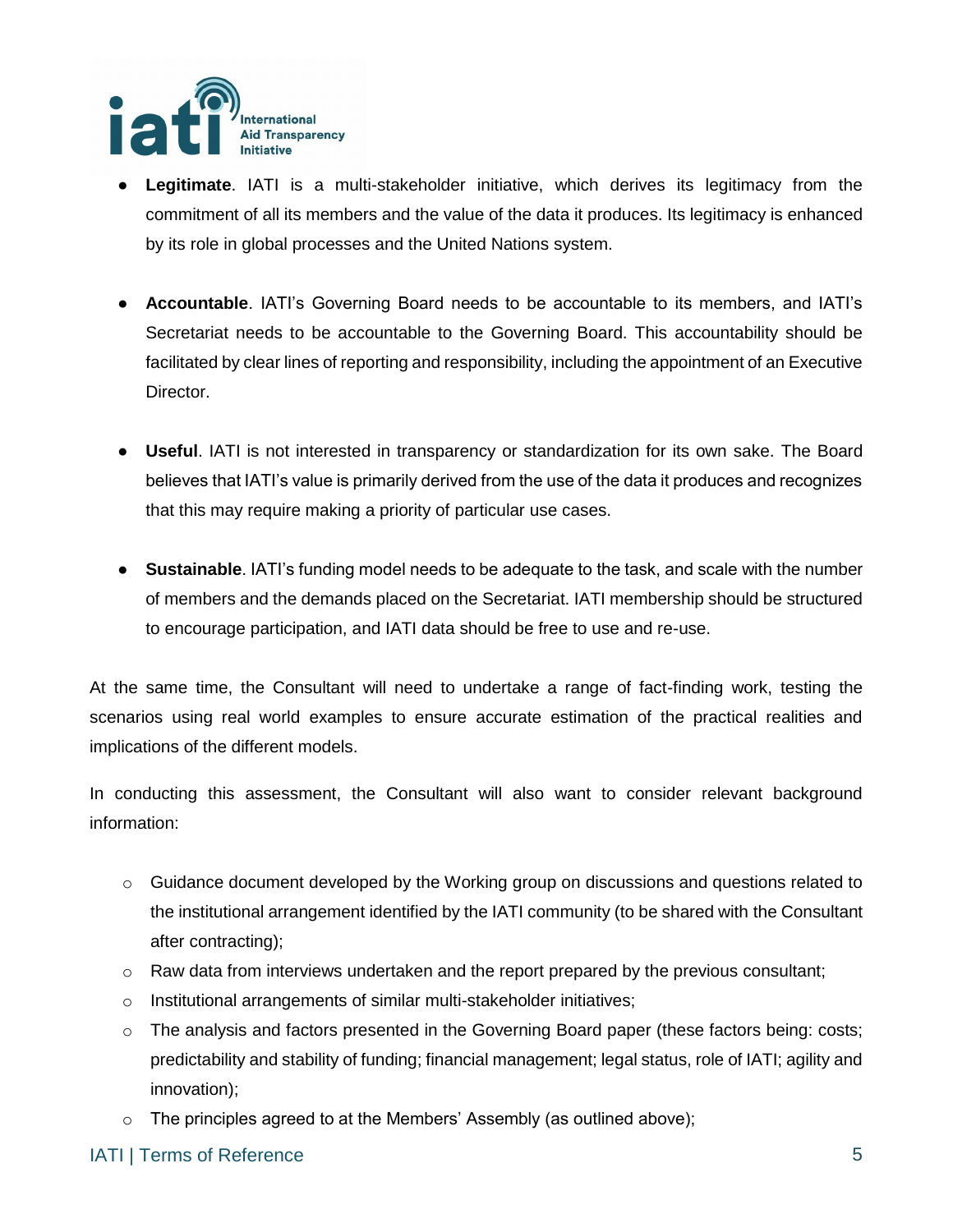

- $\circ$  Views from members at the Members' Assembly and through consultations [the Secretariat will provide audio files or transcripts].
- $\circ$  Additional consultations with IATI constituencies, external experts, Board Members and other stakeholders as necessary.

#### **Deliverables**

The Consultant will need to:

- **1.** Understand the essential background.
- **2.** Within two weeks of commencing the work, agree with the Working Group on which options to be explored, based on a) Options 1-4 proposed to the Members Assembly, b) a consideration of whether the roles and functions of the current Secretariat should continue to be provided by the Secretariat or could be unpacked and delivered in a different way and c) any other options, as informed by best practice, that may be considered.
- **3.** By a date in April to be agreed with the working group, provide a concise report presenting a value proposition against the agreed options including:
	- $\circ$  An assessment of the ability to deliver on IATI's vision, mission and the principles above;
	- o Secretariat structure and establishment of executive leadership;
	- o Potential geographic/institutional location;
	- o An estimate of costs, both ongoing and transitional
	- o Legal status and implications for membership and members' contributions;
	- o Any potential risks and mitigation measures;
	- o Implications for the Board structure and working methods.
- **4.** Participate in a detailed face-to-face discussion with the Working Group in mid-April (date and location to be determined) to develop a recommendation for the Governing Board and participate in a teleconference meeting with the Governing Board in late April 2018 (date to be determined).
- **5.** Finalise a report of the assessment and recommendation for the Members' Assembly by 30 May 2018.

#### IATI | Terms of Reference 6